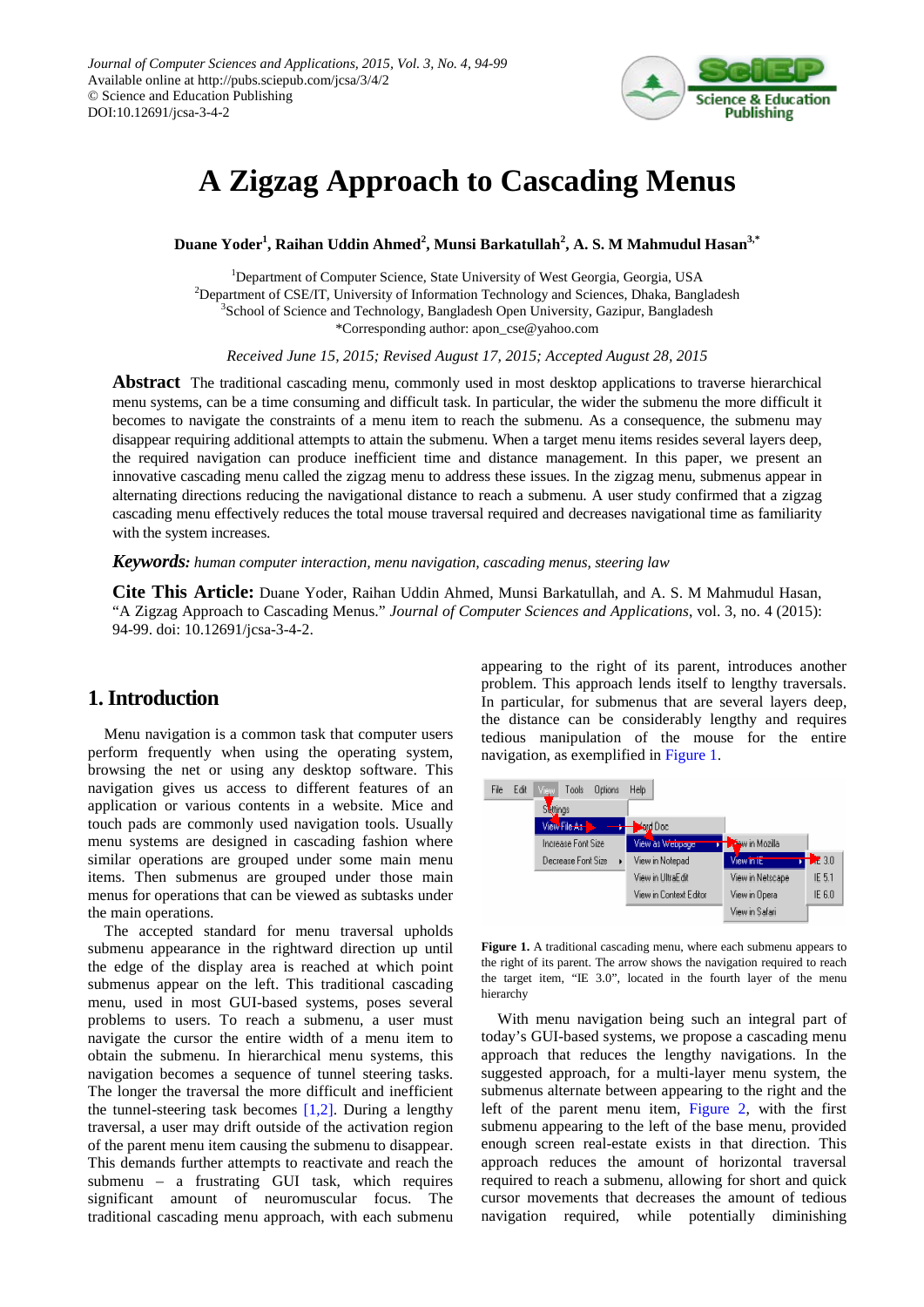extraneous submenu appearances. Thus, better management of time and distance can be achieved using the suggested approach, which we call a zigzag cascading menu.

<span id="page-1-0"></span>

**Figure 2.** The proposed zigzag approach to a cascading menu hierarchy, where each subsequent submenu layer is displayed in the opposite direction of its parent. The arrow shows the navigation required to reach the target item, "IE 3.0", located in the fourth layer of the menu hierarchy

## **2. Related Work**

Earlier techniques in studying menu navigation were primarily focused on menu selection of first-level items, where Fitts' law [\[3\]](#page-5-1) is more directly applicable. These studies focused on reducing the navigation required to reach a menu item. Such approaches have investigated using radial menus [\[4,5,6\]](#page-5-2) or adaptive menus that rearrange or hide menu items, like split menus [\[7\].](#page-5-3) However, these approaches still require tunnel steering to reach a submenu.

To reduce the amount of horizontal navigation required to reach a submenu Kobayashi and Igarashi [\[8,9\]](#page-5-4) propose a vertical cascading menu structure that considers the direction of mouse movement. To reduce extraneous submenu appearances horizontal cursor movement is used to open and close a submenu, instead of solely depending on focus. In addition, a submenu is opened at the position of the cursor, instead of requiring the user to navigate across the entire width of the parent menu. Their approach reduces the total navigation distance, selection time, and navigational errors. However, the gesture-based approach did have a negative impact on some users.

A novel approach suggested by Ahlstrom [\[10,11\]](#page-5-5) uses force fields to help reduce navigational errors and the amount of time required to reach a submenu. In this technique, a virtual force field is used to guide and pull the cursor toward the submenu. The approach works like a magnet, the closer the cursor is to the submenu the stronger the pull and the quicker the cursor moves toward it. The suggested approach is a good idea for experienced users who already know their navigational path. However, while browsing the menu items an unsuspecting user may be pulled toward the wrong submenu due to an inclination toward that submenu. In contrast to the approaches of Kobayashi & Igarashi and Ahlstrom, our approach opens submenus based on the more traditional focus approach, without having to try to predict the intention of the user.

James Kalbach and Tim Bosenick [\[12\]](#page-5-6) carried out a study to find evidence of menu navigation dexterity in websites based on menu location - either on the left or on the right side of a page. They concentrated on finding out if placement of menu items on left or on right side of a web page has any significant performance differences in terms of time to reach and activate a menu. Their study showed no considerable variations in time taken to complete navigation tasks by the participants whether menus were placed on the left or the right side.

# **3. A Zigzag Cascading Menu**

To address the problems with lengthy menu navigations in a traditional cascading menu, we propose an approach that modifies the placement of the submenu.

A submenu is obtained by traversing a menu item in the direction of the submenu until the submenu is reached. Even in a menu hierarchy that is not very deep, this typically requires a lengthy horizontal navigation to the right. For application-based menus, originating from the menu bar, this is a consequence of the initial menu group being much wider than the menu item in the menu bar, as exemplified by the menu group under the View menu bar item in [Figure 1.](#page-0-0) Regardless of where the user selects a menu item in the menu bar a lengthy traversal to a submenu is required. The problem is similar for popup menus, where the upper-left corner of the menu originates from the cursor position when the popup menu is activated.



Figure 3. The working process of zigzag cascading menu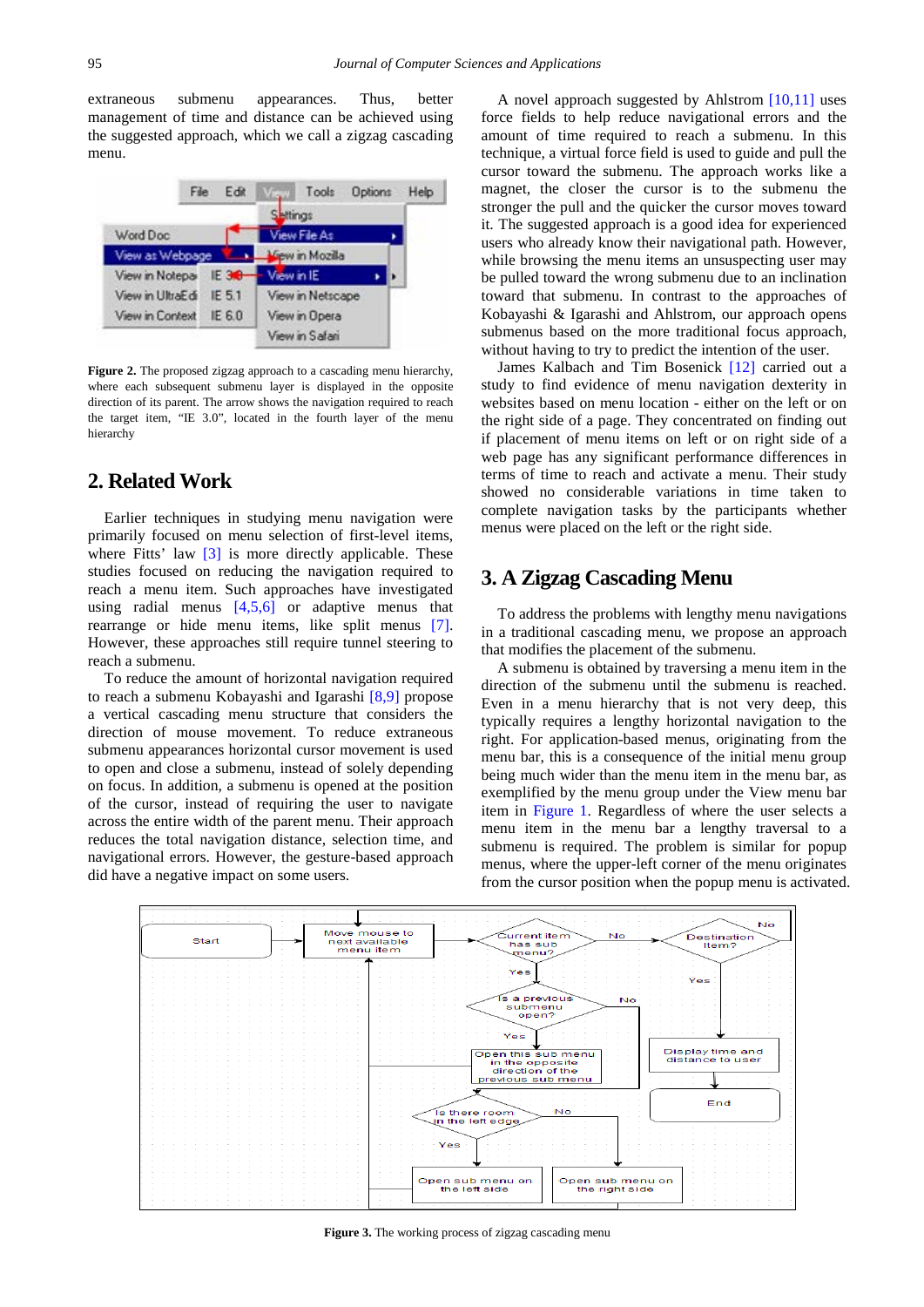In both instances, even when a user must navigate to a menu item located lower in the parent menu group, the movement is mostly vertical and tends to stay toward the left edge of the menu group. With the users' cursor likely near the left edge of a menu, a left-appearing submenu could be reached with a much shorter traversal, as exemplified in [Figure 2.](#page-1-0) Once the cursor reaches the submenu, with a quick and short mouse movement, the cursor can be navigated along the vertical axis to reach the target menu item. If the navigation requires the display of another submenu, with the cursor oriented to the right of the current submenu, the following submenu will appear to the right. For subsequent submenus, the alternating approach continues.

The alternating approach causes back-and-forth cursor movement, or a zigzag effect. The zigzag approach confines user movements to a much smaller region, thus, reduce the navigational length to reach a menu item, while, in theory, reducing errors by enforcing shorter steering movements.

## **4. Evaluation**

A user study was performed to compare the traditional approach to the proposed zigzag approach to navigating a cascading menu hierarchy. The details of this study follow.

#### **4.1. Participants and equipment**

A total of 80 volunteers participated in the survey. Sixty (60) participants were undergraduate students from the CSE & IT department of the University of Information Technology and Sciences. Among the rest, there were 5 IT professionals and fifteen (15) service holders at different sectors. All participants were familiar with using a mouse to navigate a cascading menu. Their navigation skill was on an average four on a scale of five according to their responses. All the participants were right handed and used mouse with right hand. One exception was a right handed participant who used mouse with left hand.

There were both desktop PCs and laptops used by the participants of this survey. Sixty (60) participants used corded, standard two-button optical scroll-wheel mouse; four participants used cordless mouse and the other 10 participants of our study used touchpad on their laptops. Forty six (46) of the devices used had screen resolution of 1366x768 while 33 of them had screen resolution of 1024x768 and one had 1624x768.

#### **4.2. Experiment**

The user study consisted of three separate cascading menu navigational approaches: the traditional approach, the zigzag approach, and a left-only approach where each submenu appears to the left of its parent. The menu system was created in a web page with the menu bar centered horizontally in the page to ensure that each submenu appears in the desired direction without encountering the edge of the screen.

All the menu systems were developed using javascript, CSS and HTML with same menu items in each system. Javascript was also used to calculate the time (in ms) and the distance traveled (in pixels) when a user reached a target menu item. The time and the distance were shown [\(Figure 4\)](#page-2-0) in a message box for users to log them at the end of each menu traversal task. Google chrome was used as the browser to render the menu systems.

<span id="page-2-0"></span>

**Figure 4.** A message box to show the time and distance for users to log at the end of each menu traversal task

Since zigzag menu was a novel system that the users were not familiar with, we had to make sure that we removed cognitive latency out of the equation. To accomplish that each participant went through a warm-up practice session consisting of three sets of menu traversal tasks – one for each cascading menu approach. This was practiced by each participant and through this they were made familiar with the zigzag menu and the left opening menu.

The menu targets used for each approach were identical. The hierarchical levels of the target items consisted of 4 two-level, 1 three-level and 3 four-level.

Each participant was briefed on the purpose of the study and given a demonstration of the three approaches. During each study the participant was presented a target menu item to select, specified in the following format: MenuBarItem -->MenuItem -->SubmenuItem -- >TargetItem. Users were given 8 identical menu traversal tasks for each menu systems.

The users were allowed to study the specified path before beginning the menu selection process. The data collected for each menu selection was the total time and the total number of pixels traversed to navigate to a target item. The starting point for each measurement was the selection of the menu bar item and concluded with the selection of the target item. At the conclusion of all three studies each user filled out a questionnaire regarding their experience.

## **5. Results**

As mentioned earlier, we have considered two aspects while tabulating the results. The data collected for each menu selection was the total time and the total number of pixels traversed to navigate to a target item. The results of the study are shown in Figure-5  $\&$  6 with charts of the percentage of the participants who required least time and distance to perform each task. The charts show the comparison among three cascading menu systems. For example- to perform the task in step 1, among 80 participants 50, 17 and 13 people required least time in the zigzag approach, left-only approach and the traditional approach respectively. So, the percentages of the participants who required least time are 62.5%, 21.25%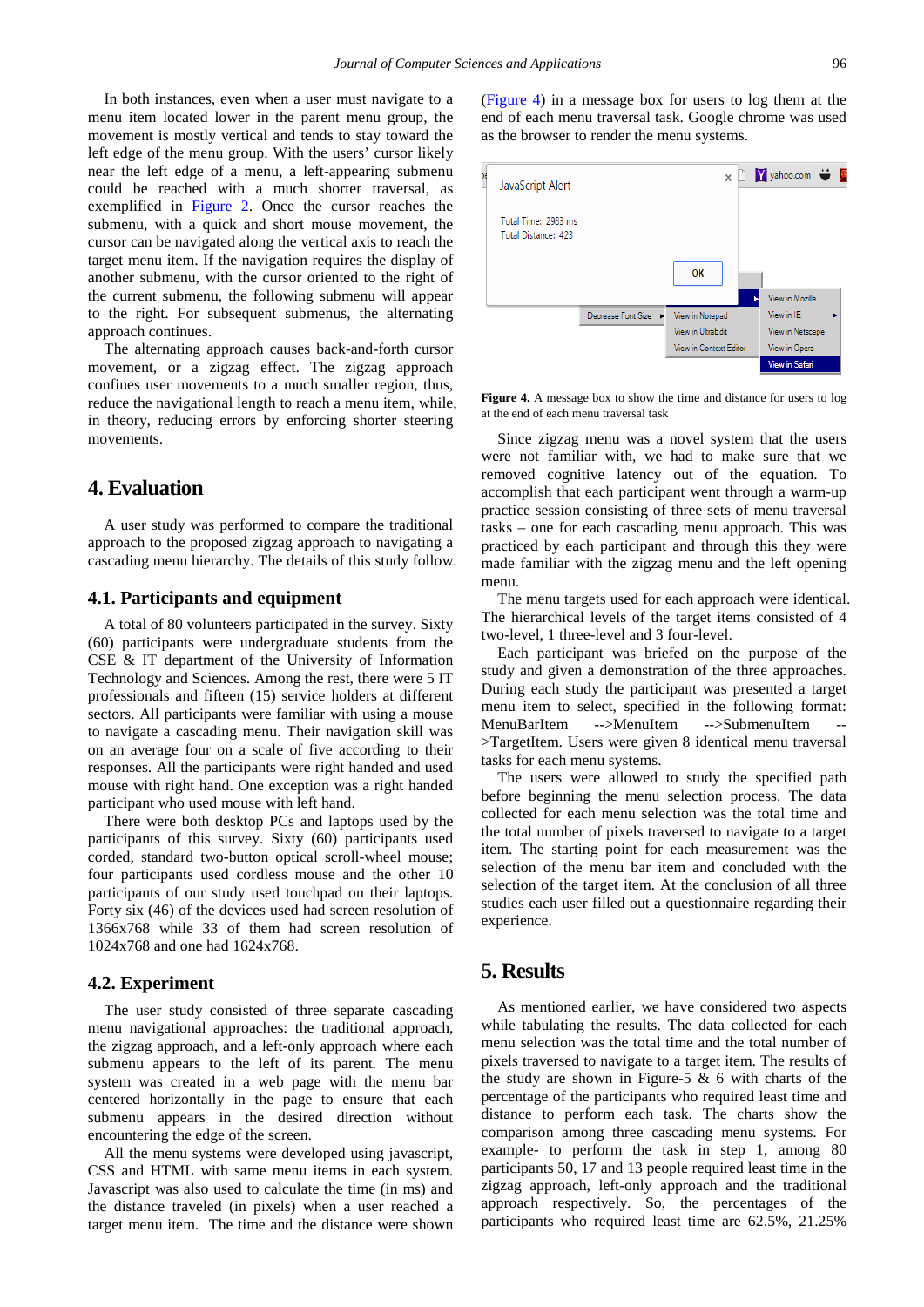and 16.25% accordingly. The percentage of the participants who required least distance in any of the menu system at each step is also calculated in a similar fashion.

[Figure 7](#page-4-0) & 8 shows the average time and distance of the participants to perform each of the tasks using three navigation approaches, thus demonstrating comparisons among them.



**Figure 5.** Participants' percentage of who require least time of each cascading menu



**Figure 6.** Participants' percentage of who require least distance of each cascading menu

# **6. Discussions**

The results of the user study cleary shows that the Zigzag approach requires the least amount of cursor movements and also the least amount of time for menu navigation. Both these findings are relevant to both Fitts' law and the Steering law.

In the report session of the survey, there were 8 navigation tasks for collecting data. In each of these tasks, there were three cascading menus - traditional, leftpopping and Zig-Zag. The eight tasks included target menu items with varying depths - four-level, two-level, three-level, four-level, four-level, two-level, two-level and two-level. The navigation tasks are listed below -

• File-> New-> Business Letter-> Create from Templates-> Template 2 and click.

- File-> Convert File-> To DOS and click.
	- Edit-> Clear Content-> Clear All-> Keep a Copy in a Temp File and click.
	- View-> View File As-> View File as Web Page-> View in IE-> IE5.1 and click
	- Tools-> Spelling and Grammar-> Check Both-> Check Whole Document -> Use Auto-correct and click.
	- Options-> Show Toolbar-> On the Left and click.
	- Help-> Contact Vendor-> Get Phone Number and click.
	- View-> Decrease Font Size-> By 20% and click.

Comparing results among three menu system from [Figure 7](#page-4-0) & [Figure 8,](#page-4-1) we find that, in each task the average time and distance needed for Zig-Zag menu were considerably lower than those in other systems. It also means that most of the participants needed least time and distance under this new approach. It is also evident from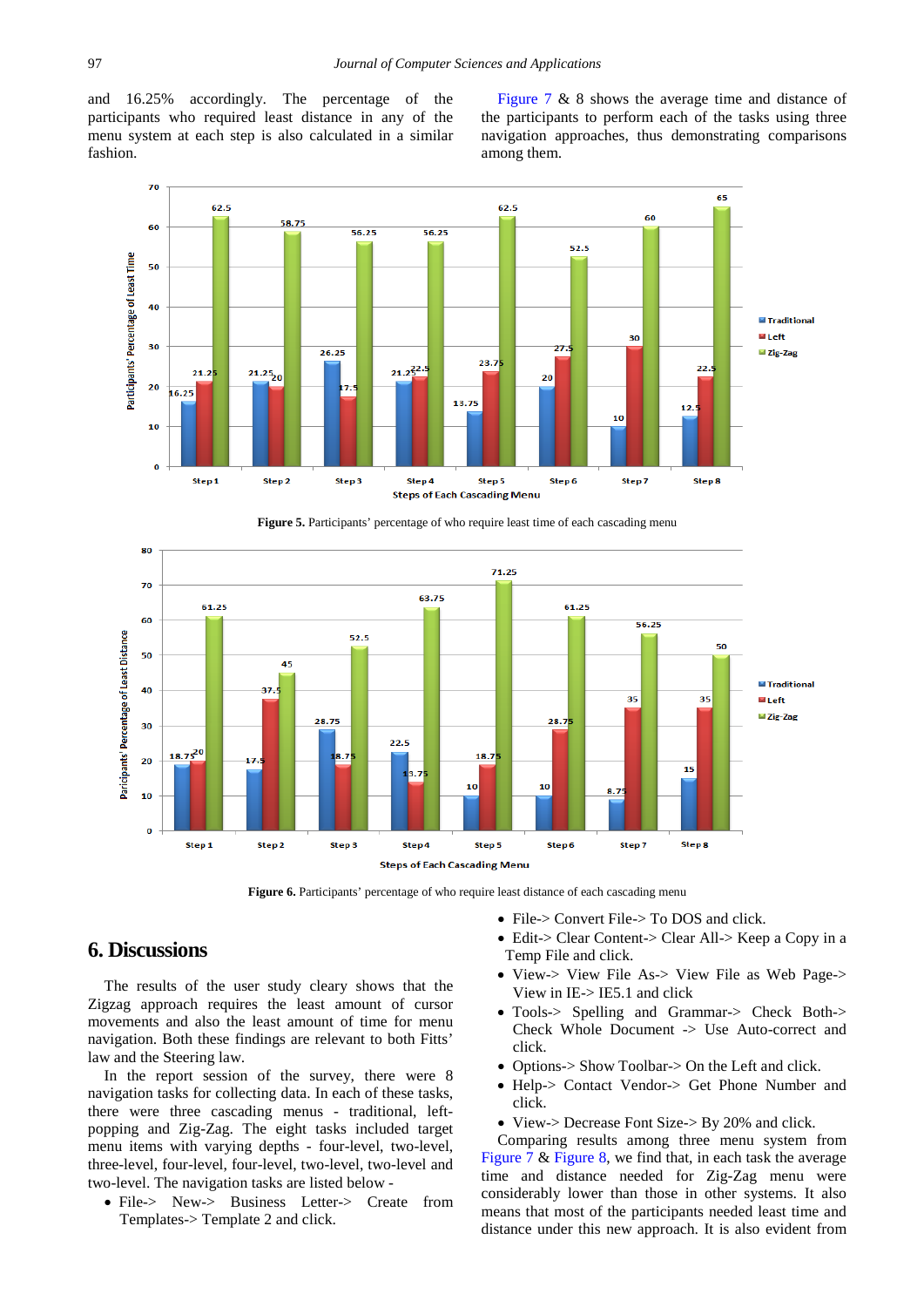the data that most participants took lesser and lesser times and distance as they moved toward task at the lower end of the list. This proves an important fact that our efficiency in a particular task increases with repetition and increased familiarity. Most particpants were accustomed to the submenu appearing to right. The difference between traditional and left-popping menu is not higher as these two menus are quite similar to each other. The only difference between these two have is that traditional menu's submenu appears in right and left-opening menu's submenu appears in the left. In Zigzag menu, menu opened in alternating directions, which was totally new to the participants. But as they used the system more and more, they requires lesser and lesser time and distance for reaching target menu items.

<span id="page-4-0"></span>

Figure 7. Participants' average time in different steps of each cascading menu

<span id="page-4-1"></span>

Figure 8. Participants' average distance in different steps of each cascading menu

While we assess the average of participants' average time and distance for each cascading menu, we also find that both the average time and distance of Zigzag menu is always the lowest in every step than that of the traditional menu and left-opening menu.

From the above statistics, we can see that in step 2 where no of level is 2, the percentage of people taking the least time is 58.75. In step 3, for level 3 the time should have been more, rather the time is reduced and the percentage is 56.25. In the same way, while the time is assumed to be reduced in regard of level 4, it rather being the same in step 4 or reduced even more in step 1 where the percentage is 62.50.From the collected data, it is also noticeable that though the time required for level 3 or 4